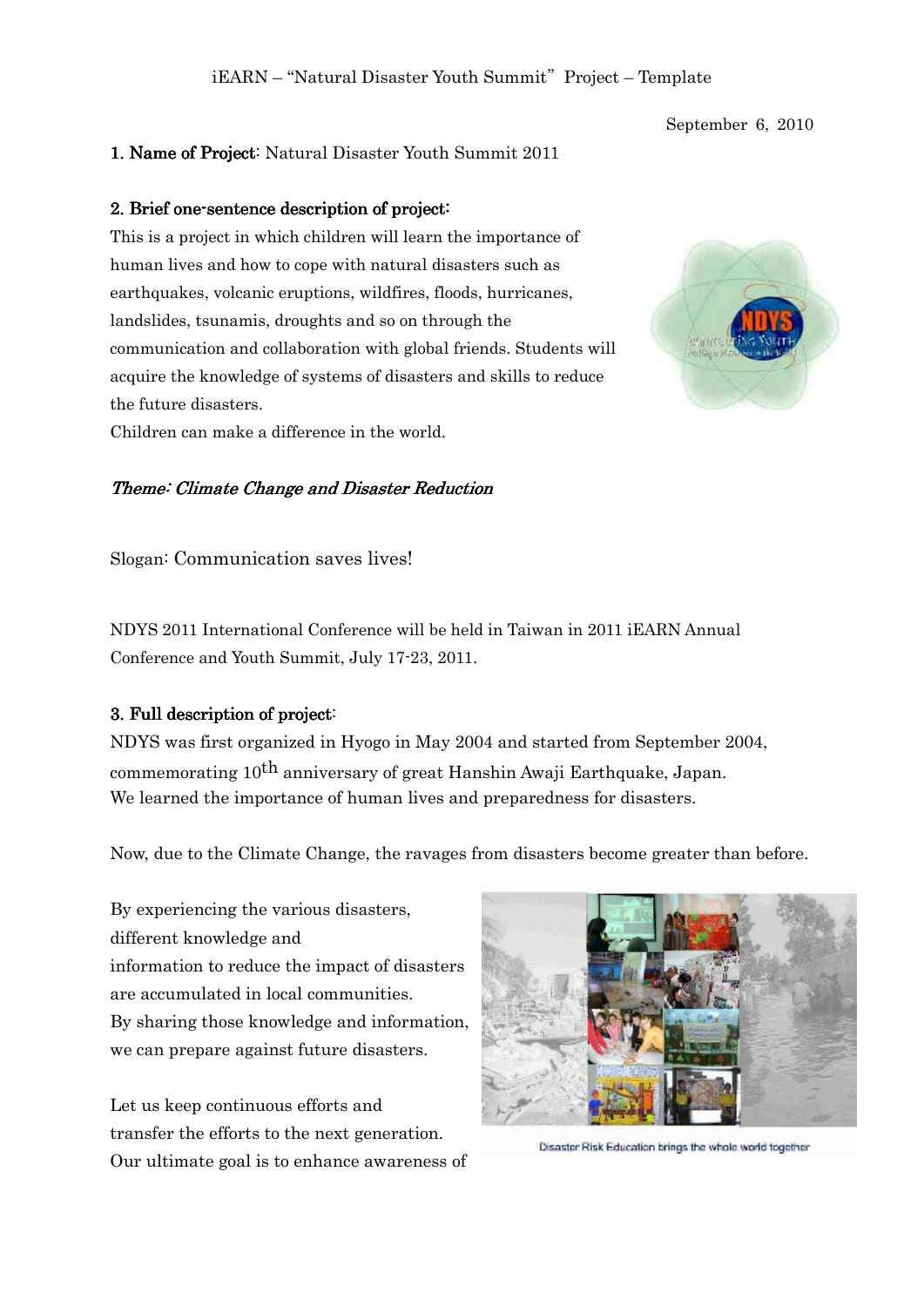natural disasters to families, schools and local communities around the world. NDYS will build a global disaster management education network utilizing Information and Communications Technology (ICT).

Let us communicate each other and contribute to the healthier planet.

### $\bullet$  Programs

1) "Global Disaster Safety Map" program http://www.kitamura-lab.jp/cosmos/ http://ndys.jearn.jp/GDSM.htm



Students will create a Disaster Safety Map of their school's surrounding areas. Students research on their environment near their school and put information in the map such as where is safe, where is dangerous and where they love and be proud of.



#### 世界地図 and in adding the





### 2) NDYS Teddy Bear Exchange and Kid's Safety Bag

As a subsidiary program, the NDYS Teddy Bears (NDYS Little Ambassadors) will be exchanged between partner schools to strengthen the friendly bond at the NDYS conference. Each School can make Kid's Safety Bag (Emergency bag), too.

### 3) Discussion, Exhibition and Oral Presentation

### Theme: Climate Change and Disaster Reduction

As the final event of the project, we will get together in 18th Annual iEARN Conference and 15th Annual Youth Summit in Taiwan, and make exhibition of maps and oral presentations as the NDYS 2011 in Taiwan. Through this program, students will grow as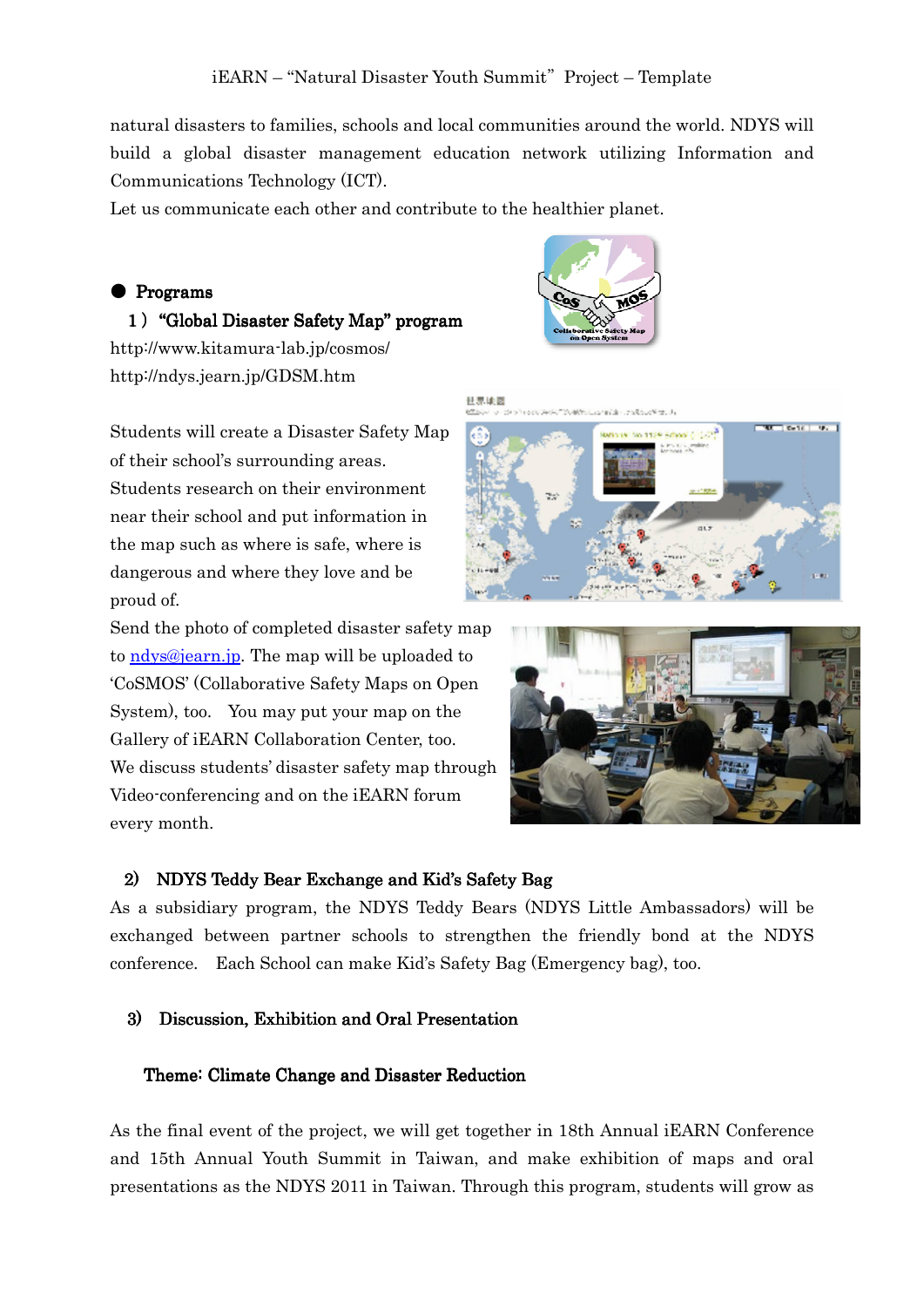global citizens who take actions and share their knowledge of disaster management to local people. We expect students to be NDYS Ambassadors to let people understand the importance of preparedness for the next risk.

Their schools will be the center of community education for disaster management. We welcome teachers and civic volunteers to support students' learning and activities.

# 4) Original Activities at your school.

You can introduce original activities at your school related disaster reduction or climate change

### 4. Age/level of project participants:

Elementary school to Senior High School

# 5. Timetable/Schedule for the project:

Timeframe:

# Natural Disaster Youth Summit 2011 Schedule

|       | Think and Create                              | Discussion                     |                       |  |  |
|-------|-----------------------------------------------|--------------------------------|-----------------------|--|--|
|       | Main Program                                  | Sub Program                    |                       |  |  |
|       | Disaster Safety Map                           | Teddy Bear Exchange,           |                       |  |  |
|       |                                               | Kid's Safety Bag               |                       |  |  |
| Aug.  | Registration and Preparation for the project. |                                |                       |  |  |
|       | Exchange Teddy Bear at NDYS2010 in Turkiye    |                                |                       |  |  |
| Sept. | Make research on                              | "Teddy Bear Exchange"          | Video conference      |  |  |
|       | disasters happened in                         | Bring exchanged Teddy Bear     |                       |  |  |
|       | the past. Make                                | to your school and your home.  | "Climate Change and   |  |  |
|       | research on your                              | Take photos and write diary    | Disaster Reduction"   |  |  |
|       | school or near your                           | in the iEARN student forum     | Write your opinion in |  |  |
|       | school.                                       | from the bear's point of view. | the iEARN Discussion  |  |  |
|       | Consider how to                               | Exchange information of        | forum.                |  |  |
|       | protect yourselves                            | bears with a partner school.   |                       |  |  |
|       | from disasters.                               | Continue the work.             |                       |  |  |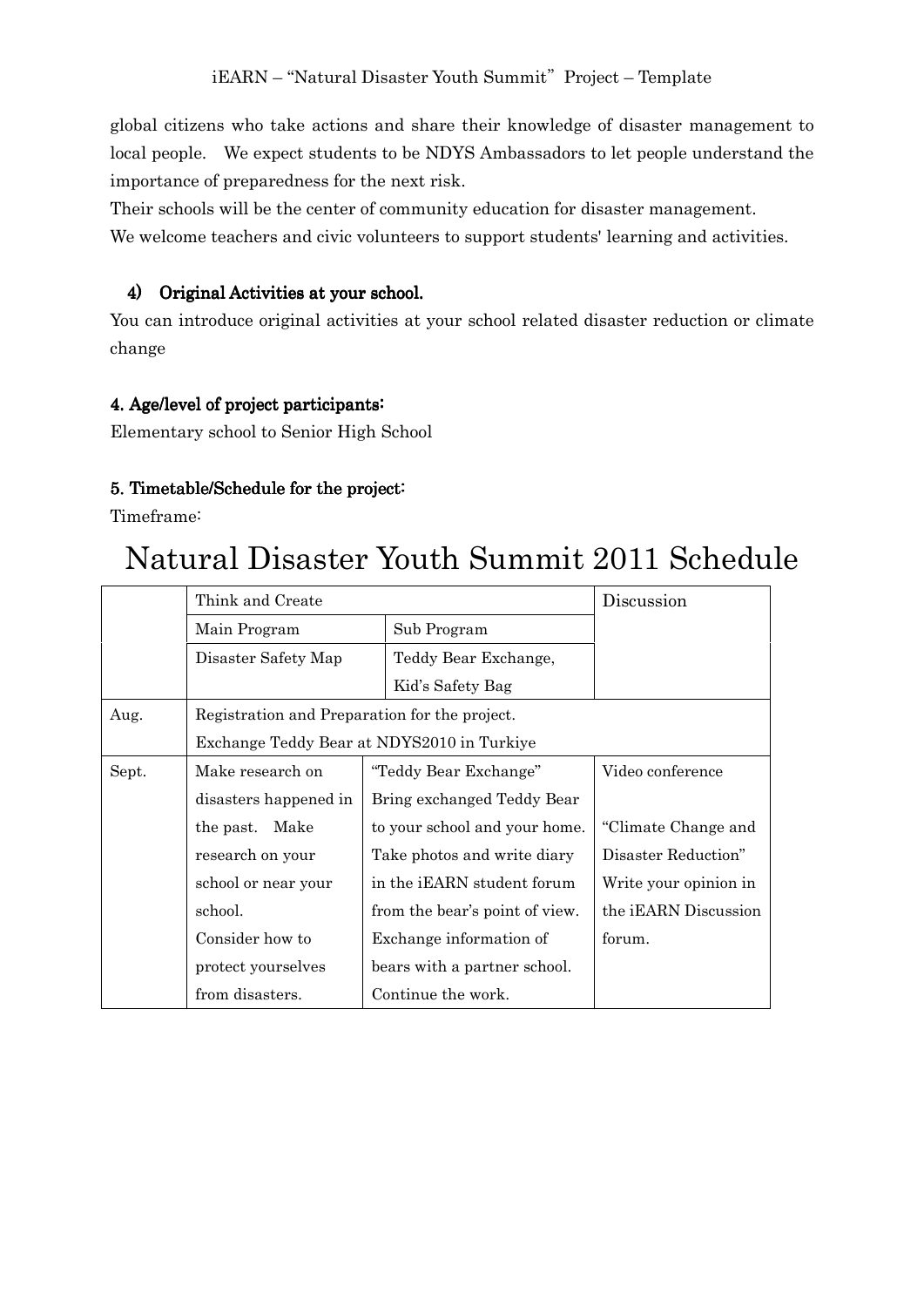| iEARN - "Natural Disaster Youth Summit" Project - Template |  |
|------------------------------------------------------------|--|
|------------------------------------------------------------|--|

| Oct. to     | Making a Disaster                                                       | "Kid's safety bag"           | Video conference       |  |  |
|-------------|-------------------------------------------------------------------------|------------------------------|------------------------|--|--|
| Dec.        | Safety Map.                                                             | Consider what you need in    | Make a LIST OF         |  |  |
|             | Introducing maps to                                                     | the case of emergency.       | <b>ACTIVITIES</b> what |  |  |
|             | each other on the                                                       | Make a list of the items to  | Youth can do.          |  |  |
|             | web.                                                                    | put in your emergency bag.   | Take actions           |  |  |
|             |                                                                         | Take photo and Introduce     |                        |  |  |
|             |                                                                         | your Bag in the iEARN forum. |                        |  |  |
| Jan.        | *Video conference                                                       |                              |                        |  |  |
|             | Make a presentation material for video conference.                      |                              |                        |  |  |
|             | Send your PPT and doc file presentation material to NDYS office.        |                              |                        |  |  |
|             | Exhibition or Oral presentation in each country or region, if possible. |                              |                        |  |  |
| Feb         | Preparation for the gathering.                                          |                              |                        |  |  |
| -June       | Propose the idea of NDYS2011 Declaration.                               |                              |                        |  |  |
| $July.17-2$ | NDYS 2011 in Taiwan (18th Annual iEARN Conference and 15th Annual       |                              |                        |  |  |
| 3           | Youth Summit)                                                           |                              |                        |  |  |
|             | Exhibition of the safety maps, Oral Presentation, Exchange Teddy Bears, |                              |                        |  |  |
|             | Video conference                                                        |                              |                        |  |  |

\*You can join in one or more programs.

Please contact to ndys@jearn.jp for the registration.

Website: http://ndys.jearn.jp/

# 6. Possible project/classroom activities:

Communication through Video- Conferencing, Disaster Safety Map Making NDYS Teddy Bear Exchange Kid's Safety Bag Making Discussion on the iEARN forum



# 7. Expected outcomes/products:

Natural Disaster Youth Summit 2011 Declaration Global Disaster Safety Map Kid's safety Bag Websites created by NDYS students PowerPoint presentations, booklets, websites in different languages, safety maps A big friendly family of teachers and students.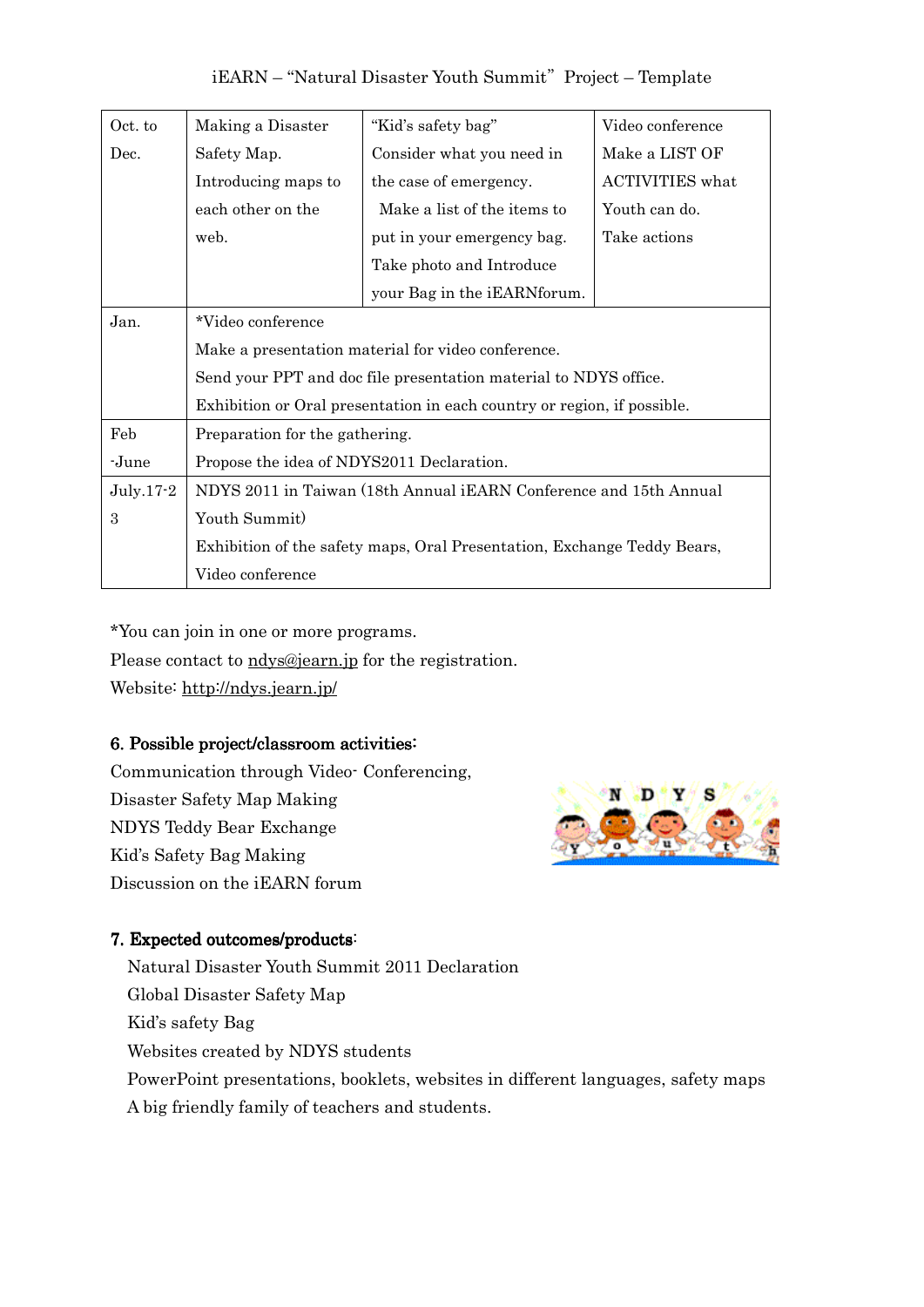### 8. Project contribution to others and the planet:

 Children and the youth will share their knowledge and work as leaders of their communities. -They will help people in trouble as global citizens. -They will know how to save their lives from Natural Disasters. This project will directly contribute to the quality of lives of anyone who live on this planet by sharing the information of how to reduce ravage by unexpected disasters and building Disaster Management Education Network utilizing ICT.

### 9. Project language $(s)$ :

English, Japanese & other languages will be used as a supportive language.

### 10. Curriculum area:

Integrated study, Science, Art, English, Social study, Risk Management,

### 11. Names/email of initial participating groups:

 JEARN iEARN-Argentina iEARN-Egypt iEARN-Iran iEARN- Russia iEARN-Taiwan iEARN-Trinidad and Tobago iEARN-Turkey iEARN-USA Tuncsiper Schools in Bursa Turkey Hyogo e-School , Japan Hyogo Prefecture, Japan Hyogo Prefectural Board of Education, Japan Kwansei Gakuin University Kitamura-lab Kyoto University, Japan UNESCO-Headquarters, Paris Japan International Cooperation Agency (JICA) American Museum of Natural History Partners http://ndys.jearn.jp/partners.html

### 12. Name of facilitator(s):

Kazuko Okamoto, Yoshie Naya, Hiroko Fukuda from Japan, Doris Wu from Taiwan, Nimet Atabek, from Turkiye Gia Gaspard Taylor from Trinidad and Tobago,